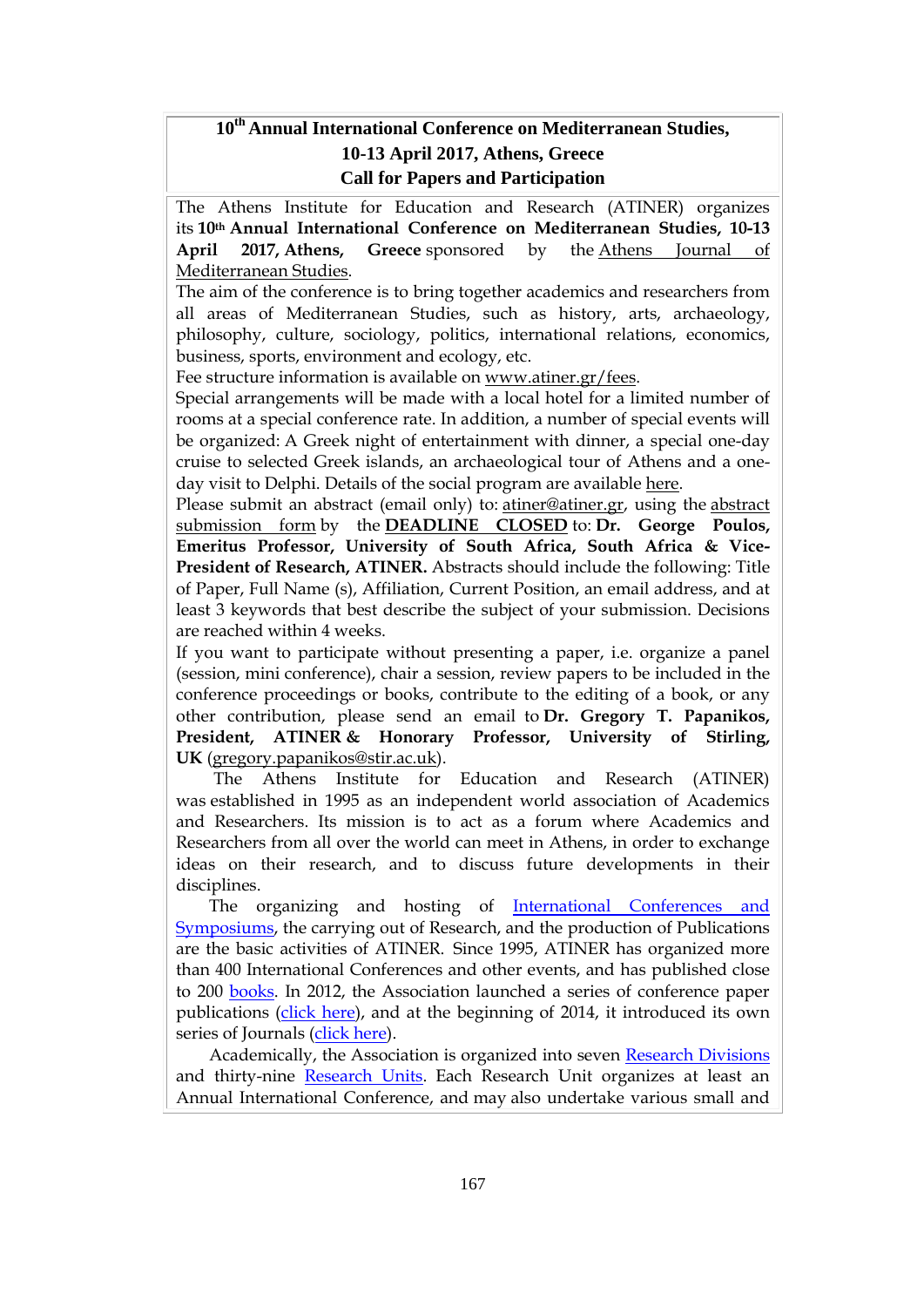large research projects.

Academics and Researchers are more than welcome to become members and to contribute to ATINER's objectives. If you would like to become a member, please download the relevant form [\(membership form\)](http://www.atiner.gr/docs/MEMBER_FORM.doc). For more information on how to become a member, please send an email to: [info@atiner.gr.](mailto:info@atiner.gr)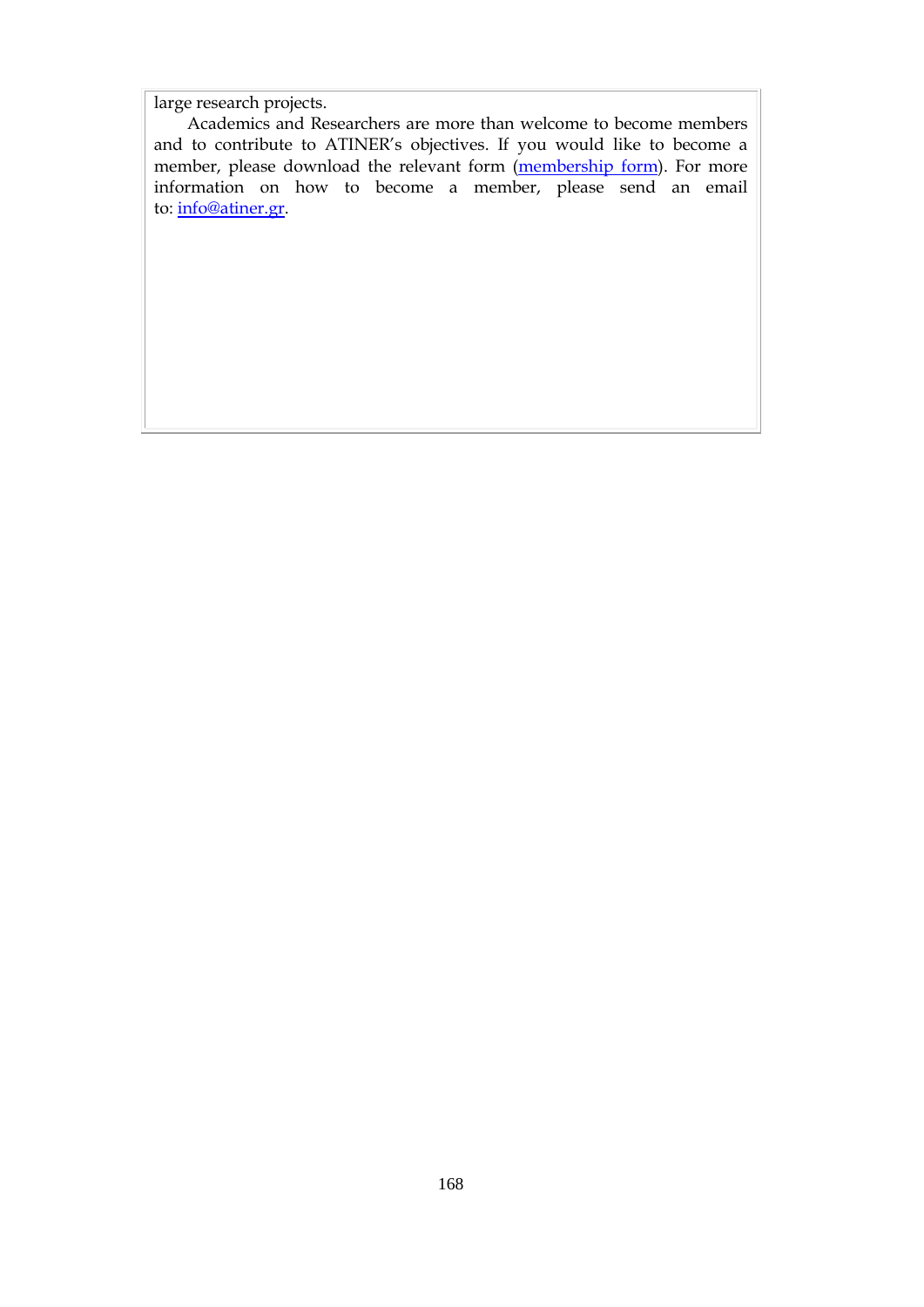#### **15th Annual International Conference on Communication and Mass Media, 8-11 May 2017, Athens, Greece Call for Papers and Participation**

The Mass Media & [Communication](http://www.atiner.gr/docs/MEDIA_UNIT.htm) Research Unit of the Athens Institute for Education and Research (ATINER) organizes its **15th Annual International Conference on Communication and Mass Media, 8-11 May 2017, Athens, Greece** sponsored by the Athens [Journal](http://www.athensjournals.gr/ajmmc) of Mass Media and [Communications.](http://www.athensjournals.gr/ajmmc)

The aim of the conference is to bring together academics and researchers of Communications, Mass Media and other related disciplines. You may participate as panel organizer, presenter of one paper, chair of a session or observer. Past conferences drew participants from five continents and more than 100 countries, presenting papers on diverse topics such as political communication, EU enlargement, Website design, cross-media ownership, war correspondence, cultural studies, film, public relations, telecommunication policy, advertising, agenda setting, juvenile audience preferences, and cross-national communication, among others.

Fee structure information is available on [http://www.atiner.gr/fees.](http://www.atiner.gr/fees)

Special arrangements will be made with a local hotel for a limited number of rooms at a special conference rate. In addition, a number of special events will be organized: A Greek night of entertainment with dinner, a special one-day cruise to selected Greek islands, an archaeological tour of Athens and a oneday visit to Delphi. Details of the social program are available [here.](http://www.atiner.gr/social-program)

Please submit an abstract (email only) to: [atiner@atiner.gr,](mailto:atiner@atiner.gr) using the [abstract](http://www.atiner.gr/2016/FORM-MED.doc) [submission](http://www.atiner.gr/2016/FORM-MED.doc) form by the **27 March 2017** to: **Dr. Yorgo Pasadeos, Head, [Mass](http://www.atiner.gr/docs/MEDIA_UNIT.htm) Media & [Communication](http://www.atiner.gr/docs/MEDIA_UNIT.htm) Research Unit, ATINER & Professor Emeritus, University of Alabama, USA**. Abstracts should include the following: Title of Paper, Full Name (s), Affiliation, Current Position, an email address, and at least 3 keywords that best describe the subject of your submission. Decisions are reached within 4 weeks.

If you want to participate without presenting a paper, i.e. organize a panel (session, mini conference), chair a session, review papers to be included in the conference proceedings or books, contribute to the editing of a book, or any other contribution, please send an email to **Dr. Gregory T. Papanikos, President, ATINER & Honorary Professor, University of Stirling, UK** [\(gregory.papanikos@stir.ac.uk\)](mailto:gregory.papanikos@stir.ac.uk).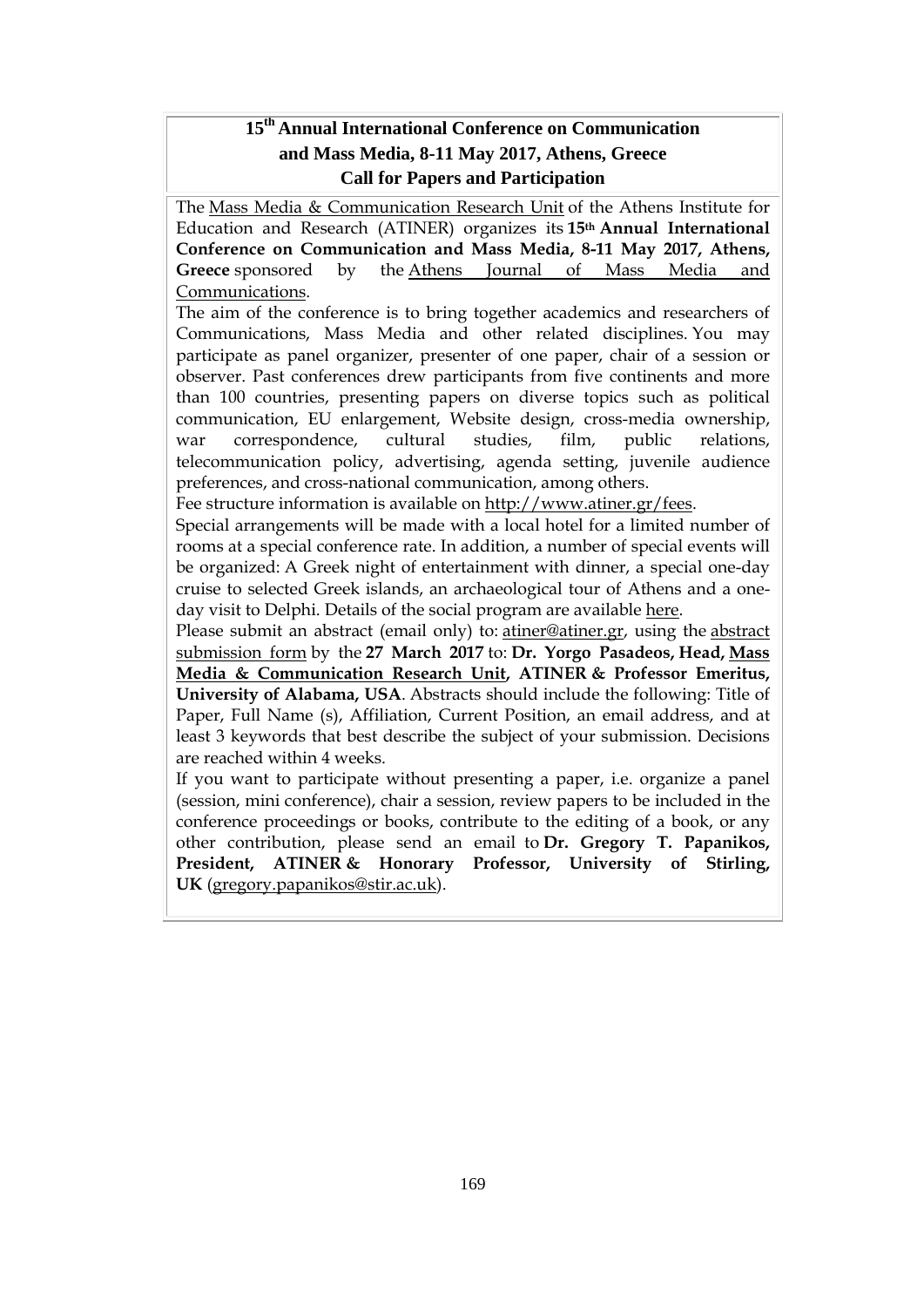# **4th Annual International Conference on Social Sciences, 24-27 July 2017, Athens, Greece Call for Papers and Participation**

The [Social Sciences Research Division](http://www.atiner.gr/SSRD.htm) (SSRD) of the Athens Institute for Education and Research (ATINER) will hold its **4th Annual International Conference on Social Sciences, 24-27 July 2017, Athens, Greece**. In the past, the [seven research units](http://www.atiner.gr/SSRD.htm) of SSRD have organized more than 50 annual international conferences on economics, sociology psychology, politics & international affairs, the mass media & communication, anthropology, as well as population & demography.

Papers from all branches of social sciences are welcome: Anthropology, Media and Communication Studies, Economics, Education, Human Geography, Political science, Public Administration, Psychology and Sociology. Papers on Social Research and Social Theory are also welcome. You may participate as panel organizer, presenter of one paper, chair a session or observer.

Fee structure information is available on [http://www.atiner.gr/fees.](http://www.atiner.gr/fees)

Special arrangements will be made with a local hotel for a limited number of rooms at a special conference rate. In addition, a number of special events will be organized: A Greek night of entertainment with dinner, a special oneday cruise to selected Greek islands, an archaeological tour of Athens and a one-day visit to Delphi. Details of the social program are available [here.](http://www.atiner.gr/social-program)

Please submit an abstract (email only) to: [atiner@atiner.gr,](mailto:atiner@atiner.gr) using the [abstract submission form](http://www.atiner.gr/2017/FORM-SOS.doc) by the **20 March 2016** to: **Dr. Gregory A. Katsas, Head, [Sociology Research Unit,](http://www.atiner.gr/docs/SOCIOLOGY_UNIT.htm) ATINER & Associate Professor, The American College of Greece-Deree College, Greece** or **Dr. Ioannis Stivachtis, Director [Social Sciences Research Division,](http://www.atiner.gr/SSRD.htm) ATINER & Director, International Studies Program Virginia Tech – Virginia Polytechnic Institute & State University, USA.**

. Please include: Title of Paper, Full Name (s), Current Position, Institutional Affiliation, an email address and at least 3 keywords that best describe the subject of your submission. Decisions are reached within 4 weeks.

If your submission is accepted, you will receive information on registration deadlines and paper submission requirements. Should you wish to participate in the Conference without presenting a paper, for example, to chair a session, to evaluate papers which are to be included in the conference proceedings or books, to contribute to the editing of a book, or any other contribution, please send an email to **Dr. Gregory T. Papanikos, President, ATINER & Honorary Professor, University of Stirling, UK** [\(gregory.papanikos@stir.ac.uk\)](mailto:gregory.papanikos@stir.ac.uk).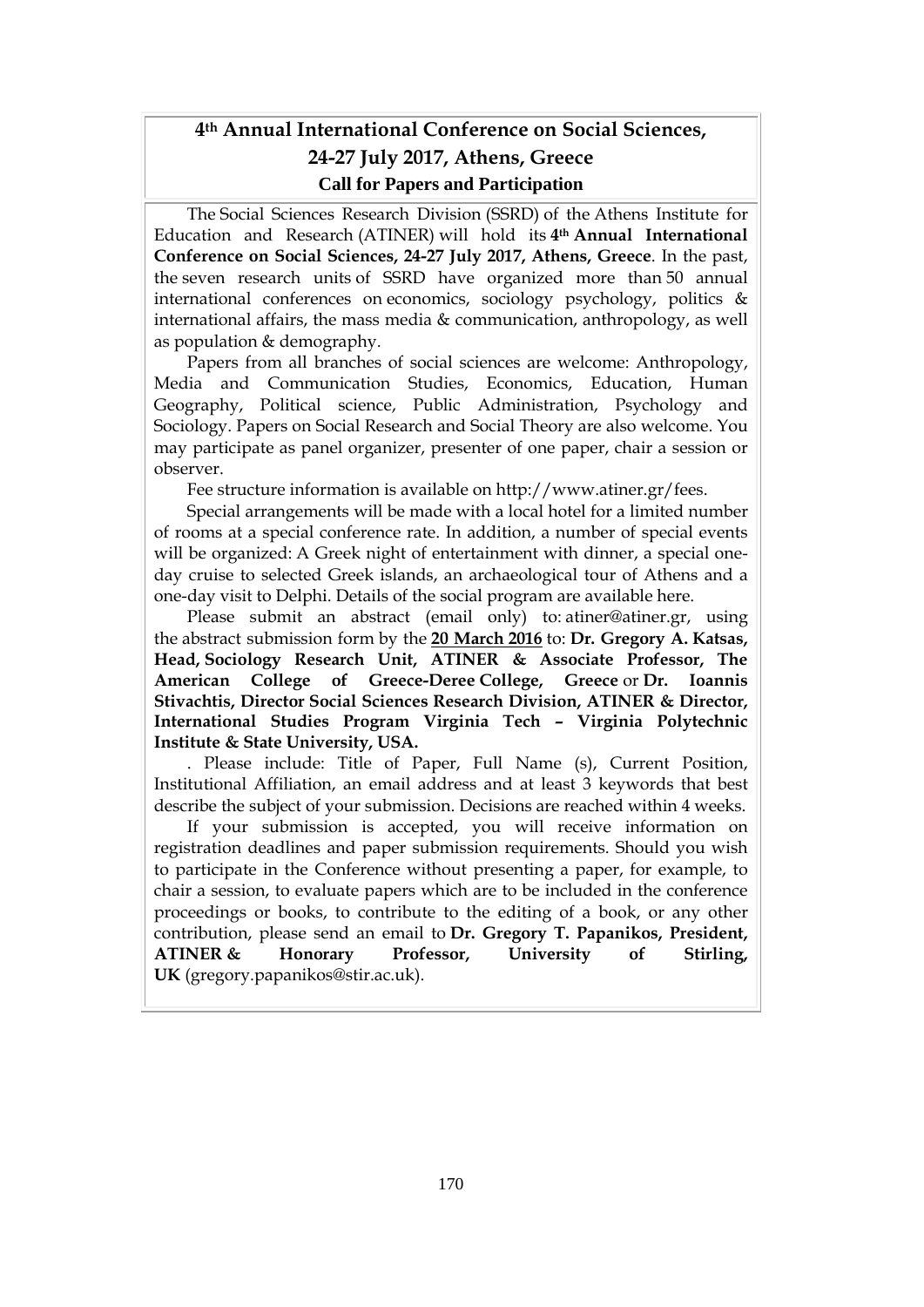## **5 th Annual International Conference on Humanities & Arts in a Global World, 3-6 January 2018, Athens, Greece Call for Papers and Participation**

The Arts and [Humanities](https://www.atiner.gr/AHRD.htm) Research Division (AHRD) of the Athens [Institute](http://www.atiner.gr/) for [Education](http://www.atiner.gr/) and Research (ATINER) is organizing its **5th Annual International Conference on Humanities & Arts in a Global World** which will be held in **Athens, Greece on 3-6 January 2018** sponsored by the **[Athens](http://www.athensjournals.gr/ajha) Journal of [Humanities](http://www.athensjournals.gr/ajha) & Arts.** In the past, the five [research](https://www.atiner.gr/AHRD.htm) units of AHRD have organized more than 60 annual international conferences on history, philosophy, literature, linguistics, languages, as well as the visual and performing arts.

This annual international conference offers an opportunity for cross disciplinary presentations on all aspects of humanities, arts and related disciplines including Art, Art History, Classics, Literatures, Cultures, and Languages, English, Spanish, Italian, French, Chinese, Arabic, History, Linguistics, Philosophy, Religious Studies etc.

Fee structure information is available on [http://www.atiner.gr/fees.](http://www.atiner.gr/fees)

Special arrangements will be made with a local hotel for a limited number of rooms at a special conference rate. In addition, a number of special events will be organized: A Greek night of entertainment with dinner, a special one-day cruise to selected Greek islands, an archaeological tour of Athens and a oneday visit to Delphi. Details of the social program are available [here.](http://www.atiner.gr/social-program)

All areas of arts, humanities and related disciplines will be considered, including papers on education. Please submit an abstract (email only) to: [atiner@atiner.gr,](mailto:atiner@atiner.gr) using the abstract [submission](http://www.atiner.gr/2018/FORM-HUM.doc) form by the **30 June 2017** to: Dr. **David Philip Wick, Director, Arts and [Humanities](http://www.atiner.gr/AHRD.htm) Research [Division,](http://www.atiner.gr/AHRD.htm) ATINER & Professor of History, Gordon College, USA.**

Please include: Title of Paper, Full Name (s), Current Position, Institutional Affiliation, an email address and at least 3 keywords that best describe the subject of your submission. **Decisions will be reached within four weeks of your submission.**

If your submission is accepted, you will receive information on registration deadlines and paper submission requirements. Should you wish to participate in the Conference without presenting a paper, for example, to chair a session, to evaluate papers which are to be included in the conference proceedings or books, to contribute to the editing of a book, or any other contribution, please send an email to **Dr. Gregory T. Papanikos, President, ATINER & Honorary Professor, University of Stirling, UK** [\(gregory.papanikos@stir.ac.uk\)](mailto:gregory.papanikos@stir.ac.uk).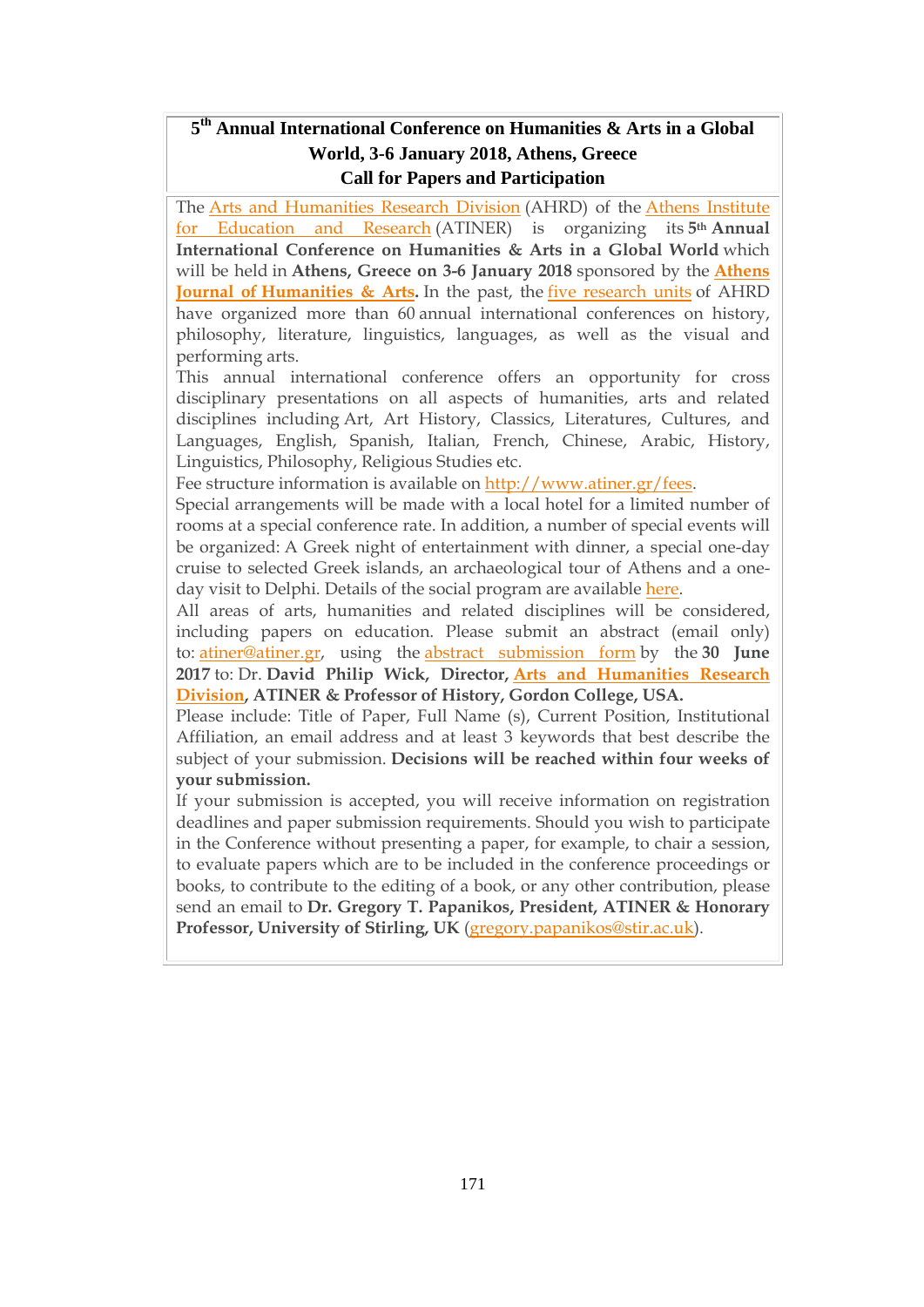| <u>on nobem on oni</u> |                                                                            |                                                    |                                    |                                    |                      |
|------------------------|----------------------------------------------------------------------------|----------------------------------------------------|------------------------------------|------------------------------------|----------------------|
| 2014                   | Global Media<br>Researches from<br>East to West                            | Mihalis Kuyucu                                     | Table of<br><b>Contents</b>        | Preface and<br>Introduction        | <b>Book</b><br>Cover |
| 2013                   | Media Research:<br>Learning from the<br>Past, Strategies for<br>the Future | Geneviève A.<br>Bonin & Yorgo<br>Pasadeos          | Table of<br><b>Contents</b>        | Preface and<br><b>Introduction</b> | <b>Book</b><br>Cover |
| 2012                   | Challenges in<br>International<br>Communication                            | Margarita<br>Kefalaki and<br><b>Yorgo Pasadeos</b> | Table of<br><b>Contents</b>        | Preface and<br>Introduction        | <b>Book</b><br>Cover |
| 2010                   | Advances in<br>Communication<br>and Mass Media<br>Research                 | <b>Yorgo Pasadeos</b>                              | <b>Table of</b><br><b>Contents</b> |                                    |                      |
| 2009                   | Variety in Mass<br>Communication<br>Research                               | <b>Yorgo Pasadeos</b>                              | Table of<br><u>Contents</u>        |                                    |                      |

# **Recent Books Published by**

**The [Mass Media & Communication Research Unit](http://www.atiner.gr/docs/MEDIA_UNIT.htm)**

The full list of ATINER's publications is available on <http://www.atiner.gr/Publications.htm>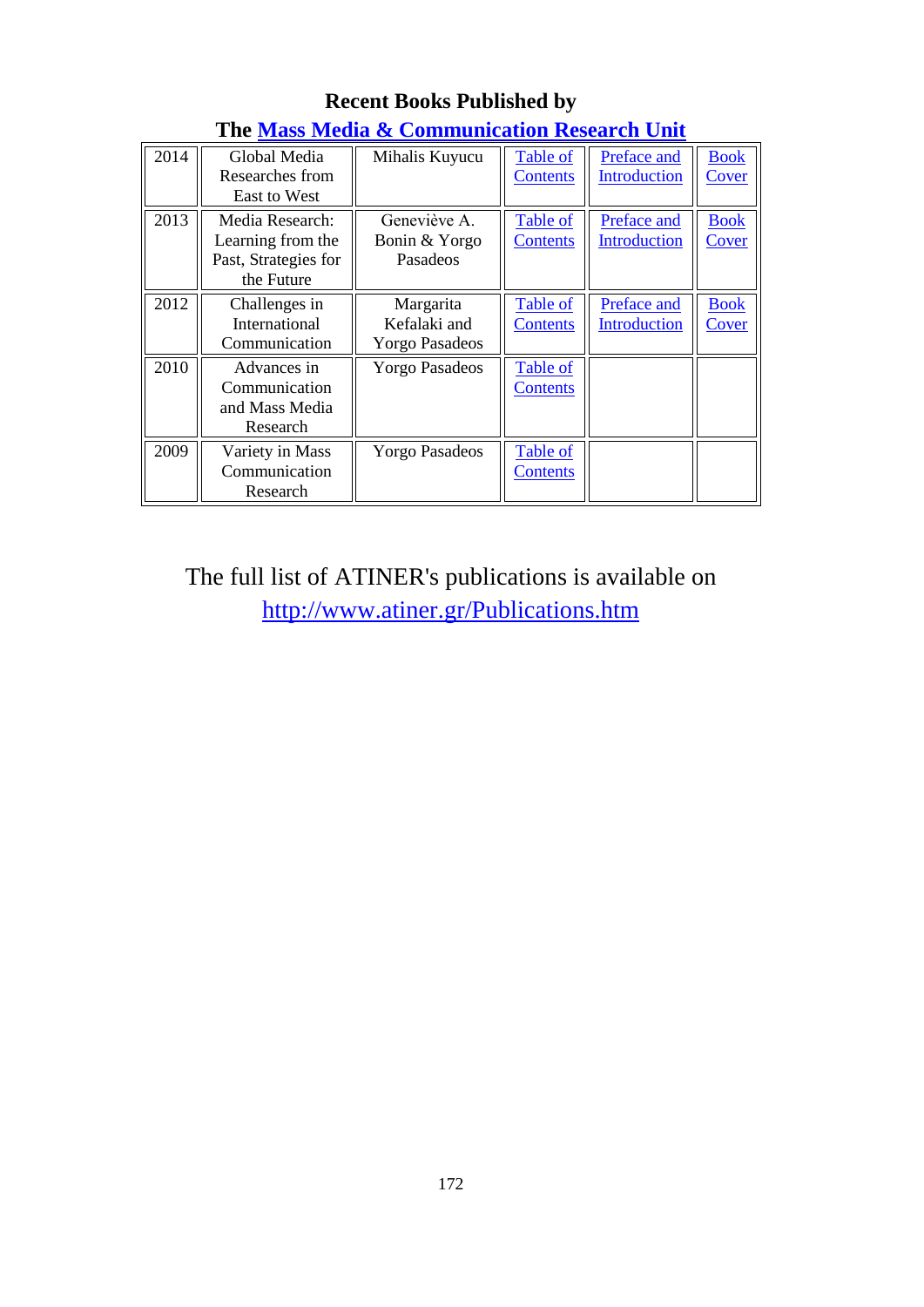The **Academic Committee** consists of (a) the Executive Committee Members (b) the Heads and Deputy Heads of the Institute's [Research Units](http://www.atiner.gr/RESEARCH-DIVISIONS.htm) (c) Academics Responsible for a Conference and (d) Distinguished Professors.

- 1. Dr. Gregory T. Papanikos, President, ATINER, Greece.
- 2. Dr. Nicholas Pappas, Vice-President of Academics, ATINER, Greece & Professor, Sam Houston University, USA.
- 3. Dr. Panagiotis Petratos, Vice President of ICT, ATINER & Associate Professor of Computer Information Systems, California State University, Stanislaus, USA.
- 4. Dr. George Poulos, Vice President of Research, ATINER & Emeritus Professor, University of South Africa, South Africa.
- 5. Dr. Chris Sakellariou, Vice President of Financial Affairs, ATINER, Greece & Associate Professor, Nanyang Technological University, Singapore.
- 6. Dr. Zoe Boutsioli, Secretary General, ATINER & Instructor, Open University of Greece.

7. Dr. Nicolas Papadopoulos, Distinguished Academic Member, ATINER & Chancellor's Professor & Professor of Marketing and International Business, Director, International Business Study Group, Eric Sprott School of Business, Carleton University, Canada.

- 8. Dr. Michael P. Malloy, Director, Business and Law Research Division, ATINER & Distinguished Professor, McGeorge School of Law, University of the Pacific, **I**ISA.
- 9. Dr. Nicholas N. Patricios, Director, Engineering & Architecture Research Division, ATINER & Professor & Dean Emeritus, School of Architecture, University of Miami, USA.
- 10. Dr. Ioannis Stivachtis, Director, Social Sciences Research Division, ATINER & Director, Int'l Studies Program Virginia Tech-Virginia Polytechnic Institute & State University, USA.
- 11. Dr. Mert Uydaci, Director, Human Development Research Division, ATINER & Professor, Marmara University, Turkey.
- 12. Dr. David Philip Wick, Director, Arts and Humanities Research Division, ATINER & Professor of History, Gordon College, USA.
- 13. Dr. Nicolas Abatzoglou, Head, Environment Research Unit, ATINER & Professor, Department of Chemical & Biotechnological Engineering, University of Sherbrook, Canada, Chair Pfizer, PAT in Pharmaceutical Engineering, Director GREEN-TPV and GRTP-C & Pwelcomes.
- 14. Dr. Vladimir Akis, Head, Mathematics & Statistics [Research Unit,](http://www.atiner.gr/docs/MATHEMATICS_UNIT.htm) ATINER & Professor of Mathematics and Computer Science, California State University, Los Angeles, USA.
- 15. Mr. Christos Anagnostopoulos, Head, Sports Research Unit, ATINER & Lecturer, Coventry University, U.K.
- 16. Dr. Stephen Andrew Arbury, Head, Visual and Performing Arts Research Unit, ATINER & Professor of Art History, Radford University, USA.
- 17. Dr. Tala Awada, Head[, Agriculture Research Unit,](http://www.atiner.gr/AGRICULTURE_UNIT.htm)  ATINER & Professor, University of Nebraska, USA.
- 18. Dr. Sharon Bolton, Head, Management Research Unit ATINER & Professor of Organizational Analysis - Director of Research, The Management School, University of Stirling, UK.
- 19. Dr. Jayoung Che, Head, History Research Unit, ATINER & Research Professor, Institute for the Mediterranean Studies, Pusan University of Foreign Studies, Republic of Korea.
- 20. Dr. Paul Contoyannis, Head, Health Research Unit, ATINER & Associate Professor, McMaster University, Canada.
- 21. Dr. David A. Frenkel, Head[, Law Research Unit,](http://www.atiner.gr/docs/LAW_UNIT.htm)  ATINER & Professor, Ben-Gurion University, Beer-Sheva, Israel.
- 22. Dr. Patricia Hanna, Head, Philosophy Research Unit, ATINER & Professor, University of Utah, USA.
- 23. Dr. Valia Kasimati, Head, Tourism Research Unit, ATINER.
- 24. Dr. Gregory A. Katsas, Head, Sociology Research Unit, ATINER & Associate Professor, The American College of Greece-Deree College, Greece.
- 25. Dr. Peter Koveos, Head[, Accounting & Finance](http://www.atiner.gr/docs/ACCOUNTING_UNIT.htm)  [Research Unit,](http://www.atiner.gr/docs/ACCOUNTING_UNIT.htm) ATINER & Professor of Finance, Syracuse University, USA.
- 26. Dr. Alexander Makedon, Head, Education Research Unit, ATINER & Professor of Philosophy of Education, Arellano University in Manila, Philippines.
- 27. Dr. Yorgo Pasadeos, Head[, Mass Media and](http://www.atiner.gr/docs/MEDIA_UNIT.htm)  [Communication Research Unit,](http://www.atiner.gr/docs/MEDIA_UNIT.htm) ATINER & Professor Emeritus, University of Alabama, USA.
- 28. Dr. Thanos Patelis, Head, Psychology Research Unit, ATINER, Senior Associate, Center for Assessment, USA & Research Scholar, Graduate School of Education, Fordham University, USA.
- 29. Dr. John Roufagalas, Head, Economics Research Unit, ATINER & Professor of Economics, Troy University, USA.
- 30. Dr. Gilda Socarras, Head, Languages & Linguistics Research Unit, ATINER & Assistant Professor, Auburn University, USA.
- 31. Dr. Theodore Trafalis, Head[, Industrial Engineering](http://www.atiner.gr/INDUSTRIAL-UNIT.htm)  [Research Unit,](http://www.atiner.gr/INDUSTRIAL-UNIT.htm) ATINER & Professor of Industrial and Systems Engineering, The University of Oklahoma, USA.
- 32. Dr. Cleopatra Veloutsou, Head[, Marketing Research](http://www.atiner.gr/docs/MARKETING_UNIT.htm)  [Unit,](http://www.atiner.gr/docs/MARKETING_UNIT.htm) ATINER & Senior Lecturer in Marketing, University of Glasgow, U.K.
- 33. Dr. Thomas Attard, Academic Member, ATINER & Associate Research Professor, Arizona State University, USA.
- 34. Dr. Vasileios Filios, Academic Member, ATINER & Associate Professor, University of Ioannina, Greece.
- 35. Dr. Constantine Georgakis, Academic Member, ATINER & Associate Professor, DePaul University, USA.
- 36. Dr. Nota Klentrou, Academic Member, ATINER & Professor, Department of Physical Education & Kinesiology, Brock University, Canada.
- 37. Dr. Maria Konstantaki, Academic Member, ATINER & Lecturer, Buckinghamshire New University, UK.
- 38. Dr. Ethel Petrou, Academic Member, ATINER & Professor and Chair, Department of Physics, Erie Community College-South, State University of New York, USA.
- 39. Dr. Andreas Toupadakis, Academic Member, ATINER & Lecturer, University of California, Davis, **I**ISA.
- 40. Dr. David M. Wood, Academic Member, [Health](http://www.atiner.gr/docs/HEALTH_UNIT.htm)  [Research Unit](http://www.atiner.gr/docs/HEALTH_UNIT.htm) and [Chemistry Research Unit,](http://www.atiner.gr/CHEMISTRY-UNIT.htm)  ATINER & Research Fellow, Institute of Pharmaceutical Sciences, King's College London, U.K.
- 41. Dr. Peter Yannopoulos, Academic Member, ATINER & Professor, Brock University, Canada.
- 42. Dr. Barbara Zagaglia, Academic Member, ATINER & Assistant Professor, Polytechnic University of Marche, Italy.